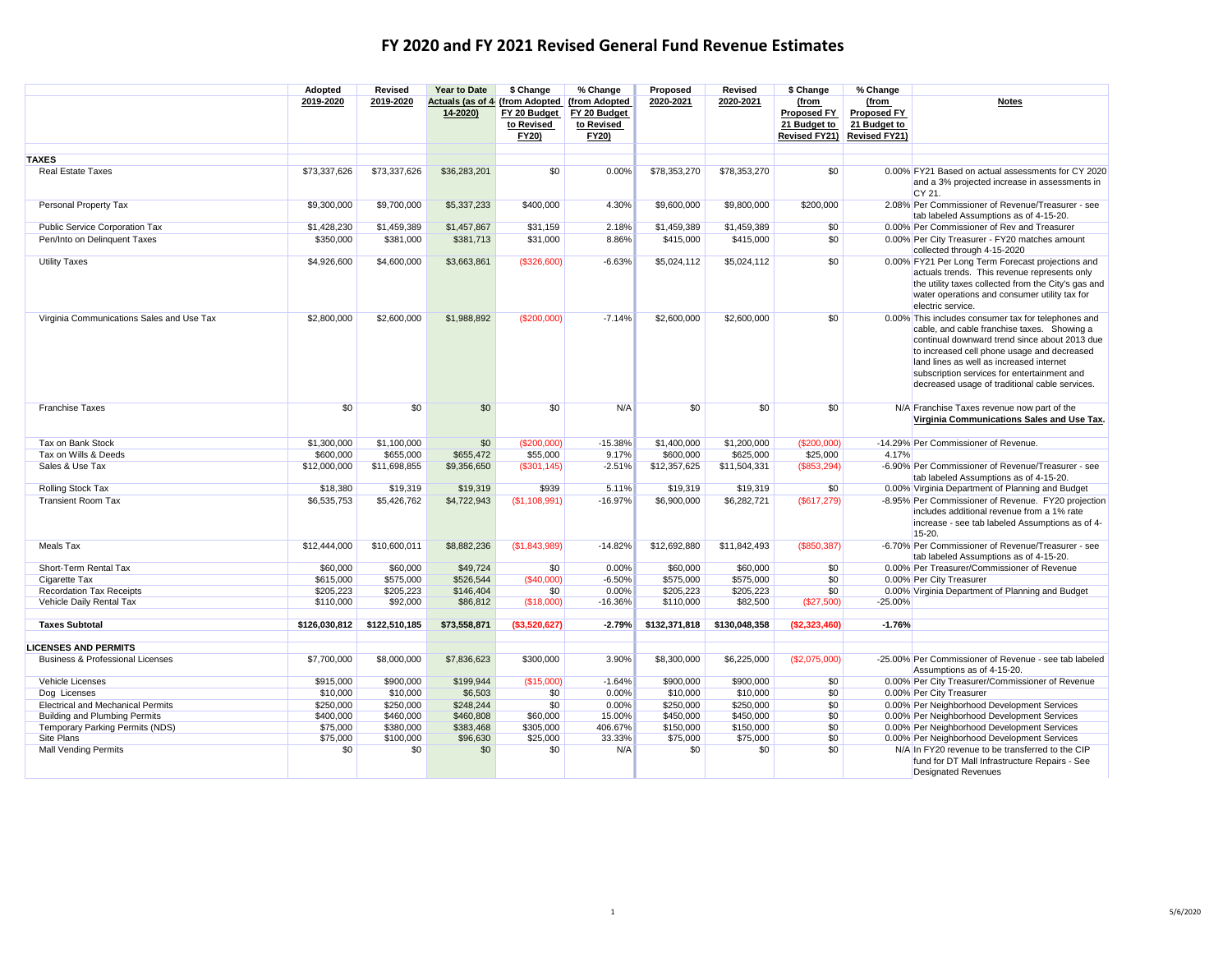|                                                                                   | Adopted      | Revised      | Year to Date                                          | \$ Change                           | % Change                                                    | Proposed     | Revised      | \$ Change                                                    | % Change                                                            |                                                                                                                                                                        |
|-----------------------------------------------------------------------------------|--------------|--------------|-------------------------------------------------------|-------------------------------------|-------------------------------------------------------------|--------------|--------------|--------------------------------------------------------------|---------------------------------------------------------------------|------------------------------------------------------------------------------------------------------------------------------------------------------------------------|
|                                                                                   | 2019-2020    | 2019-2020    | <b>Actuals (as of 4 (from Adopted)</b><br>$14 - 2020$ | FY 20 Budget<br>to Revised<br>FY20) | (from Adopted<br>FY 20 Budget<br>to Revised<br><b>FY20)</b> | 2020-2021    | 2020-2021    | (from<br>Proposed FY<br>21 Budget to<br><b>Revised FY21)</b> | (from<br><b>Proposed FY</b><br>21 Budget to<br><b>Revised FY21)</b> | <b>Notes</b>                                                                                                                                                           |
| Fire Inspection Fees                                                              | \$83,000     | \$0          | \$0                                                   | ( \$83,000)                         | $-100.00%$                                                  | \$0          | \$0          | \$0                                                          |                                                                     | N/A New permit fee to be charged by CFD - still<br>working through implementation actual collection<br>may be delayed.                                                 |
| Other Permits                                                                     | \$140,500    | \$140,500    | \$110,531                                             | \$0                                 | 0.00%                                                       | \$140,500    | \$140,500    | \$0                                                          |                                                                     | 0.00% Per Neighborhood Development Services                                                                                                                            |
| <b>Licenses and Permits Subtotal</b>                                              |              | \$10,240,500 |                                                       | \$592,000                           |                                                             | \$10,275,500 | \$8,200,500  | (\$2,075,000)                                                | $-20.19%$                                                           |                                                                                                                                                                        |
|                                                                                   | \$9,648,500  |              | \$9,342,750                                           |                                     | 6.14%                                                       |              |              |                                                              |                                                                     |                                                                                                                                                                        |
| <b>INTERGOVERNMENTAL REVENUE</b>                                                  |              |              |                                                       |                                     |                                                             |              |              |                                                              |                                                                     |                                                                                                                                                                        |
| PPTRA Revenue (State Personal Property Tax)                                       | \$3,498,256  | \$3,498,256  | \$3,498,256                                           | \$0                                 | 0.00%                                                       | \$3,498,256  | \$3,498,256  | \$0                                                          |                                                                     | 0.00% This is a block grant and the City will receive the<br>same amount of funds each year.                                                                           |
| <b>Revenue from State Agencies</b>                                                |              |              |                                                       |                                     |                                                             |              |              |                                                              |                                                                     |                                                                                                                                                                        |
| State Highway Assistance                                                          | \$4,291,324  | \$4,291,324  | \$3,150,114                                           | \$0                                 | 0.00%                                                       | \$4,291,324  | \$4,291,324  | \$0                                                          |                                                                     | 0.00% FY20 based on prior fiscal years trends of a<br>2.5% to 3% increase each year based on prior<br>year actuals. Holding all State Revenue level in<br><b>FY21.</b> |
| Reimbursement/Constitutional Offices                                              | \$1,698,184  | \$1,698,184  | \$1,261,347                                           | \$0                                 | 0.00%                                                       | \$1,698,184  | \$1,698,184  | \$0                                                          |                                                                     | 0.00% Based on FY 20 approved budget amounts,<br>holding all State Revenue level in FY21.                                                                              |
| State Aid for Police Protection                                                   | \$2,077,468  | \$2,077,468  | \$1,678,764                                           | \$0                                 | 0.00%                                                       | \$2,238,352  | \$2,077,468  | (\$160,884)                                                  |                                                                     | -7.19% Holding all State Revenue level in FY21.<br>Original proposed budget for FY21 was based<br>on past years actuals Per Department of<br>Planning and Budget       |
| <b>Trailer Title</b>                                                              | \$1,200      | \$1,200      | \$1,545                                               | \$0                                 | 0.00%                                                       | \$1,200      | \$1,200      | \$0                                                          | 0.00%                                                               |                                                                                                                                                                        |
| <b>DMV Select Office Commissions</b>                                              | \$31,374     | \$34,000     | \$23,265                                              | \$2,626                             | 8.37%                                                       | \$35,000     | \$35,000     | \$0                                                          |                                                                     | 0.00% Revenue from the State for opening DMV Select<br>office in Treasurer's Office.                                                                                   |
| Other State and Federal Assistance: Misc. Rev<br><b>Revenue from City Schools</b> | \$50,000     | \$50,000     | \$7,906                                               | \$0                                 | 0.00%                                                       | \$50,000     | \$50,000     | \$0                                                          | 0.00%                                                               |                                                                                                                                                                        |
| School Resource Officers                                                          | \$301,231    | \$301,231    | \$301,231                                             | \$0                                 | 0.00%                                                       | \$326,427    | \$301,231    | (\$25,196)                                                   |                                                                     | -7.72% Reduced FY21 back to FY20 amounts to match<br>new propose expenditures budget.                                                                                  |
| Other Intergovernmental Revenue                                                   |              |              |                                                       |                                     |                                                             |              |              |                                                              |                                                                     |                                                                                                                                                                        |
| Regional Library Administrative Fee                                               | \$117,144    | \$117,144    | \$0                                                   | \$0                                 | 0.00%                                                       | \$117,144    | \$117,144    | \$0                                                          |                                                                     | 0.00% Based on 2% of Library's total operating budget<br>after subtracting the fees the City charges for<br>information technology support                             |
| Crisis Intervention Team Revenue                                                  | \$100,168    | \$100,168    | \$1,663                                               | \$0                                 | 0.00%                                                       | \$105,910    | \$105,910    | \$0                                                          |                                                                     | 0.00% CIT moved to GF in FY19 - revenue offsets the<br>CIT expenses.                                                                                                   |
| Fire Department Ops (Albemarle Co)                                                | \$195,000    | \$195,000    | \$0                                                   | \$0                                 | 0.00%                                                       | \$195,000    | \$195,000    | \$0                                                          |                                                                     | 0.00% Per Contract with Albemarle County                                                                                                                               |
| Fire Department Ops (UVa)                                                         | \$329,412    | \$329,412    | \$336,721                                             | \$0                                 | 0.00%                                                       | \$353,000    | \$353,000    | \$0                                                          |                                                                     | 0.00% Same increase as Fire Department budget plus<br>any COLA increase to be given during FY 2020<br>per current agreement - increase capped at 5%.                   |
| Payments In Lieu Of Taxes - Housing Auth.                                         | \$33,828     | \$25,000     | \$0                                                   | (\$8,828)                           | $-26.10%$                                                   | \$25,000     | \$25,000     | \$0                                                          |                                                                     | 0.00% Adjusted to better reflect actuals from previous                                                                                                                 |
| Juvenile & Domestic Relations Court Operations (Albemarle Co.                     | \$56,695     | \$56,695     | \$0                                                   | \$0                                 | 0.00%                                                       | \$63,760     | \$63,760     | \$0                                                          |                                                                     | 0.00% Cost sharing - 50/50 City and County - this<br>represents the County share.                                                                                      |
| Juvenile & Domestic Relations Court Building Maintenance/Utilit                   | \$67,610     | \$67,610     | \$0                                                   | \$0                                 | 0.00%                                                       | \$57,913     | \$57,913     | \$0                                                          |                                                                     | 0.00% 55% County; 45% City - this represents the<br>County's share.                                                                                                    |
| Magistrate's Office (Albemarle County)                                            | \$4,250      | \$4,250      | \$4,171                                               | \$0                                 | 0.00%                                                       | \$4,575      | \$4,575      | \$0                                                          |                                                                     | 0.00% Cost sharing - 50/50 City and County - this<br>represents the County share.                                                                                      |
| <b>UVA Service Charge</b>                                                         | \$46,000     | \$46,000     | \$39,640                                              | \$0                                 | 0.00%                                                       | \$46,000     | \$46,000     | \$0                                                          |                                                                     | 0.00% Per Assessor's Office - will input completed<br>assessment amounts into formula and may<br>adjust FY20.                                                          |
| UVA Property Maintenance Support                                                  | \$60,725     | \$60,725     | \$48,223                                              | \$0                                 | 0.00%                                                       | \$63,455     | \$63,455     | \$0                                                          |                                                                     | 0.00% Cost of Housing Inspector position per NDS<br>agreement with UVA. FY19 reduced due to<br>position being vacant for a portion of the year.                        |
| Intergovernmental Revenue Subtotal                                                | \$12,959,869 | \$12,953,667 | \$10,352,846                                          | (\$6,202)                           | $-0.05%$                                                    | \$13,170,500 | \$12,984,420 | (\$186,080)                                                  | $-1.41%$                                                            |                                                                                                                                                                        |
|                                                                                   |              |              |                                                       |                                     |                                                             |              |              |                                                              |                                                                     |                                                                                                                                                                        |
| <b>CHARGES FOR SERVICE</b>                                                        |              |              |                                                       |                                     |                                                             |              |              |                                                              |                                                                     |                                                                                                                                                                        |
| <b>Property Transfer Fees</b>                                                     | \$1,000      | \$1,000      | \$834                                                 | \$0                                 | 0.00%                                                       | \$1,000      | \$1,000      | \$0                                                          | 0.00%                                                               |                                                                                                                                                                        |
| <b>Zoning Appeal Fees</b>                                                         | \$1,100      | \$1,100      | \$700                                                 | \$0                                 | 0.00%                                                       | \$1,100      | \$1,100      | \$0                                                          | 0.00%                                                               |                                                                                                                                                                        |
| Court Revenue (Circuit/General District Courts)                                   | \$500,000    | \$500,000    | \$306,866                                             | \$0                                 | 0.00%                                                       | \$500,000    | \$500,000    | \$0                                                          | 0.00%                                                               |                                                                                                                                                                        |
| Circuit Court Subscription Revenue                                                | \$30,000     | \$30,000     | \$17,015                                              | \$0                                 | 0.00%                                                       | \$30,000     | \$30,000     | \$0                                                          |                                                                     | 0.00% Per Clerk of Courts                                                                                                                                              |
| Internal City Services                                                            | \$1,909,500  | \$1,909,500  | \$1,301,883<br>\$110,978                              | \$0<br>\$0                          | 0.00%<br>0.00%                                              | \$1,882,925  | \$1,882,925  | \$0<br>\$0                                                   | 0.00%<br>0.00%                                                      |                                                                                                                                                                        |
| Utility Cut Permits                                                               | \$185,000    | \$185,000    |                                                       |                                     |                                                             | \$185,000    | \$185,000    |                                                              |                                                                     |                                                                                                                                                                        |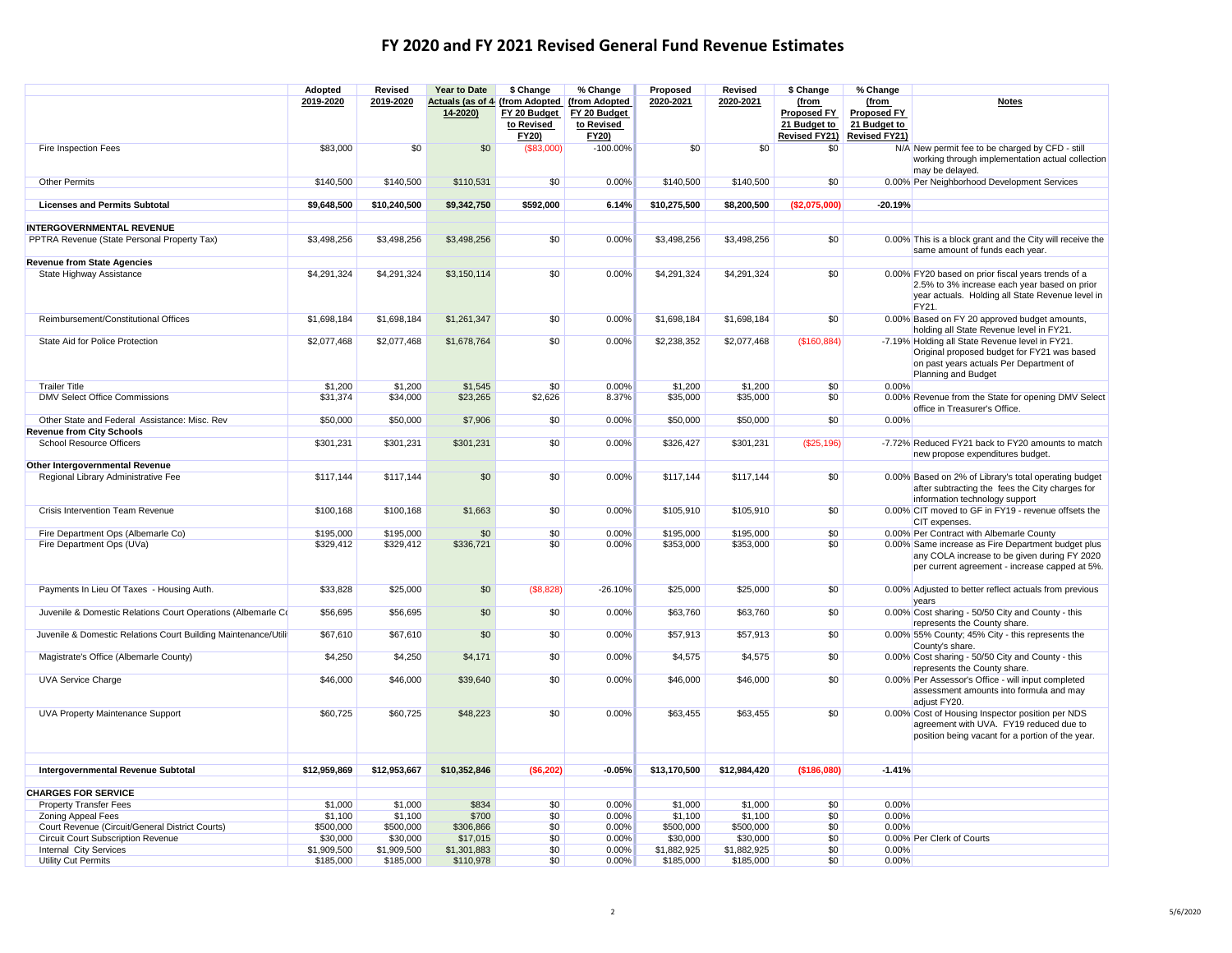|                                            | Adopted       | Revised       | <b>Year to Date</b> | \$ Change     | % Change      | Proposed      | Revised       | \$ Change            | % Change             |                                                                                                                                                                                                                                                                                                       |
|--------------------------------------------|---------------|---------------|---------------------|---------------|---------------|---------------|---------------|----------------------|----------------------|-------------------------------------------------------------------------------------------------------------------------------------------------------------------------------------------------------------------------------------------------------------------------------------------------------|
|                                            | 2019-2020     | 2019-2020     | Actuals (as of 4    | (from Adopted | (from Adopted | 2020-2021     | 2020-2021     | (from                | (from                | <b>Notes</b>                                                                                                                                                                                                                                                                                          |
|                                            |               |               | 14-2020)            | FY 20 Budget  | FY 20 Budget  |               |               | <b>Proposed FY</b>   | <b>Proposed FY</b>   |                                                                                                                                                                                                                                                                                                       |
|                                            |               |               |                     | to Revised    | to Revised    |               |               | 21 Budget to         | 21 Budget to         |                                                                                                                                                                                                                                                                                                       |
|                                            |               |               |                     | FY20)         | FY20)         |               |               | <b>Revised FY21)</b> | <b>Revised FY21)</b> |                                                                                                                                                                                                                                                                                                       |
| Recreation Income                          | \$1,694,683   | \$1,162,000   | \$1,101,604         | (\$532,683)   | $-31.43%$     | \$1,694,683   | \$1,335,824   | (\$358,859)          |                      | -21.18% See tab labeled Assumptions as of 4-15-20                                                                                                                                                                                                                                                     |
| Reimbursable Overtime/Public Safety        | \$265,000     | \$451,000     | \$451,247           | \$186,000     | 70.19%        | \$331,579     | \$331,579     | \$0                  |                      | 0.00% Revenue based on projected billings from Police<br>and Sheriff.                                                                                                                                                                                                                                 |
| Payment in Lieu of Taxes: Utilities        | \$5,975,560   | \$5,975,560   | \$5,776,201         | \$0           | 0.00%         | \$6,091,667   | \$6.091.667   | \$0                  |                      | 0.00% Per Finance Department                                                                                                                                                                                                                                                                          |
| <b>Indirect Cost Recovery</b>              | \$125,000     | \$125,000     | \$5,968             | \$0           | 0.00%         | \$125,000     | \$125,000     | \$0                  | 0.00%                |                                                                                                                                                                                                                                                                                                       |
| Waste Disposal Fees                        | \$1,100,000   | \$1,025,000   | \$728,391           | (\$75,000)    | $-6.82%$      | \$1,115,000   | \$1,115,000   | \$0                  |                      | 0.00% FY21 adjusted to reflect prior year actuals of<br>\$1.17M in FY19 and current year trend prior to<br>pandemic.                                                                                                                                                                                  |
| Fire Department - EMS Revenue              | \$1,100,000   | \$1,300,000   | \$1,189,185         | \$200,000     | 18.18%        | \$1,300,000   | \$1,300,000   | \$0                  |                      | 0.00% EMS Revenue recovery program FY20<br>projection increased based on higher than<br>projected FY19 actuals.                                                                                                                                                                                       |
| Other Charges for Services                 | \$125,000     | \$125,000     | \$135,621           | \$0           | 0.00%         | \$125,000     | \$125,000     | \$0                  | 0.00%                |                                                                                                                                                                                                                                                                                                       |
| <b>Charges for Service Subtotal</b>        | \$13,011,843  | \$12,790,160  | \$11,126,493        | (\$221,683)   | $-1.70%$      | \$13,382,954  | \$13,024,095  | ( \$358, 859)        | $-2.68%$             |                                                                                                                                                                                                                                                                                                       |
|                                            |               |               |                     |               |               |               |               |                      |                      |                                                                                                                                                                                                                                                                                                       |
| <b>MISCELLANEOUS REVENUE</b>               |               |               |                     |               |               |               |               |                      |                      |                                                                                                                                                                                                                                                                                                       |
| <b>Interest Earned</b>                     | \$756,000     | \$867,585     | \$1,115,592         | \$111.585     | 14.76%        | \$756,000     | \$706,000     | (\$50,000)           |                      | -6.61% Per City Treasurer - Current actuals for FY20<br>reflect the entire interest collection for all City<br>funds. At the end of the fiscal year<br>approximately 25-40% of the interest is allocated<br>to other funds based on their monthly balances<br>(mainly Utilities and Risk Management). |
| Rent                                       | \$175,000     | \$175,000     | \$128,665           | \$0           | 0.00%         | \$194,956     | \$194,956     | \$0                  |                      | 0.00% FY21 increase due to CCMC rent<br>reimbursement.                                                                                                                                                                                                                                                |
| Refund of Prior Years' Expenditures        | \$50,000      | \$165,114     | \$165,114           | \$115.114     | 230.23%       | \$50,000      | \$50,000      | \$0                  | 0.00%                |                                                                                                                                                                                                                                                                                                       |
| Other Miscellaneous Revenue                | \$363,000     | \$363,000     | \$210,549           | \$0           | 0.00%         | \$613,000     | \$613,000     | \$0                  |                      | 0.00% FY21 contains \$250K in expected one time<br>revenue.                                                                                                                                                                                                                                           |
| Gain/Loss - Investments                    | \$0           | \$0           | \$0                 | \$0           | N/A           | \$0           | \$0           | \$0                  | N/A                  |                                                                                                                                                                                                                                                                                                       |
| <b>Miscellaneous Revenue Subtotal</b>      | \$1,344,000   | \$1.570.699   | \$1.619.920         | \$226.699     | 16.87%        | \$1,613,956   | \$1.563.956   | (\$50.000)           | $-3.10%$             |                                                                                                                                                                                                                                                                                                       |
|                                            |               |               |                     |               |               |               |               |                      |                      |                                                                                                                                                                                                                                                                                                       |
| PREVIOUS FISCAL YEAR CARRYOVER FUNDS       |               |               |                     |               |               |               |               |                      |                      |                                                                                                                                                                                                                                                                                                       |
| <b>Council Strategic Initiatives</b>       | \$44,000      | \$44,000      | \$0                 | \$0           | 0.00%         | \$0           | \$0           | \$0                  |                      | N/A FY20 is the remaining funds for Diversion<br>Programs - for OAR Therapeutic Docket                                                                                                                                                                                                                |
| <b>Carryover Funds Subtotal</b>            | \$44,000      | \$44,000      | \$0                 | \$0           | 0.00%         | \$0           | \$0           | \$0                  | N/A                  |                                                                                                                                                                                                                                                                                                       |
|                                            |               |               |                     |               |               |               |               |                      |                      |                                                                                                                                                                                                                                                                                                       |
| <b>TRANSFERS FROM OTHER FUNDS</b>          |               |               |                     |               |               |               |               |                      |                      |                                                                                                                                                                                                                                                                                                       |
| Landfill Reserve Fund                      | \$250,000     | \$250,000     | \$0                 | \$0           | 0.00%         | \$250,000     | \$250,000     | \$0                  | 0.00%                |                                                                                                                                                                                                                                                                                                       |
| Human Services Fund                        | \$772,579     | \$1,044,991   | \$272,412           | \$272,412     | 35.26%        | \$0           | \$0           | \$0                  |                      | N/A One time transfer of Human Services fund<br>balance of \$772,579 in FY20, and \$272K for<br>Home 2 Hope Transfer.                                                                                                                                                                                 |
| Transfer from CIP                          | \$0           | \$0           | \$0                 | \$0           | N/A           | \$0           | \$0           | \$0                  | N/A                  |                                                                                                                                                                                                                                                                                                       |
| Parking Enterprise Fund                    | \$1,200,000   | \$1,200,000   | \$0                 | \$0           | 0.00%         | \$1,100,000   | \$1,200,000   | \$100,000            | 9.09%                |                                                                                                                                                                                                                                                                                                       |
|                                            |               |               |                     |               |               |               |               |                      |                      |                                                                                                                                                                                                                                                                                                       |
| <b>Transfers from Other Funds Subtotal</b> | \$2,222,579   | \$2,494,991   | \$272,412           | \$272,412     | 12.26%        | \$1,350,000   | \$1,450,000   | \$100,000            | 7.41%                |                                                                                                                                                                                                                                                                                                       |
|                                            |               |               |                     |               |               |               |               |                      |                      |                                                                                                                                                                                                                                                                                                       |
| <b>CITY/COUNTY REVENUE SHARING</b>         | \$6,831,284   | \$6,831,284   | \$6,831,284         | \$0           | 0.00%         | \$6,821,472   | \$13,289,313  | \$6,467,841          |                      | 94.82% Per City/County Revenue sharing letter -<br>remaining City/County Revenue Sharing funds<br>shown in Designated Revenue section.                                                                                                                                                                |
|                                            |               |               |                     |               |               |               |               |                      |                      |                                                                                                                                                                                                                                                                                                       |
| <b>OPERATING BUDGET TOTAL</b>              | \$172,092,887 | \$169,435,486 | \$113,104,576       | (\$2,657,401) | $-1.54%$      | \$178,986,200 | \$180,560,642 | \$1,574,442          | 0.88%                |                                                                                                                                                                                                                                                                                                       |
|                                            |               |               |                     |               |               |               |               |                      |                      |                                                                                                                                                                                                                                                                                                       |
|                                            |               |               |                     |               |               |               |               |                      |                      |                                                                                                                                                                                                                                                                                                       |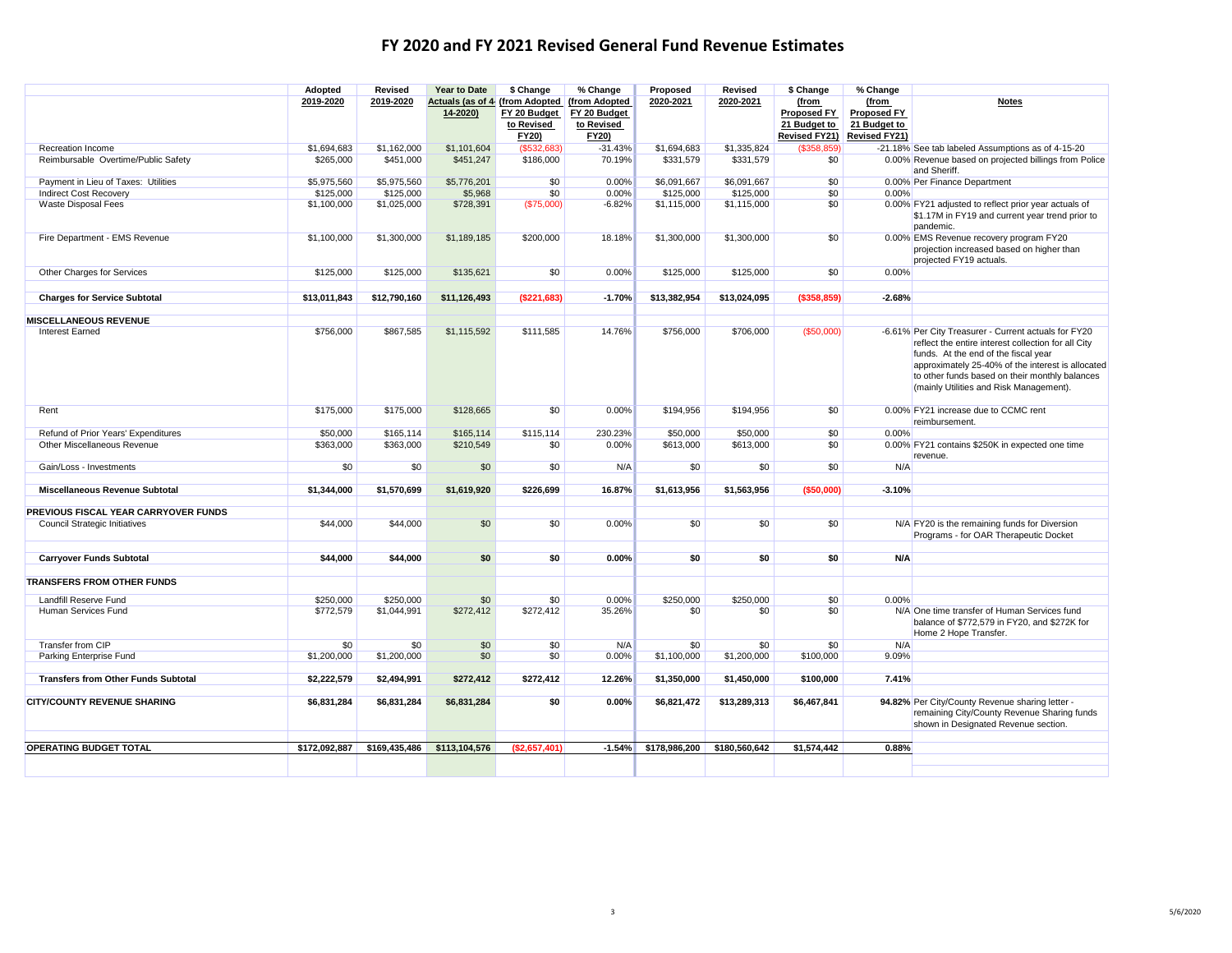4

|                                                                                      | Adopted       | Revised       | <b>Year to Date</b>             | \$ Change                                                   | % Change                                                    | Proposed      | <b>Revised</b> | \$ Change                                                           | % Change                                                            |                                                                                                                                                                                                                                                 |
|--------------------------------------------------------------------------------------|---------------|---------------|---------------------------------|-------------------------------------------------------------|-------------------------------------------------------------|---------------|----------------|---------------------------------------------------------------------|---------------------------------------------------------------------|-------------------------------------------------------------------------------------------------------------------------------------------------------------------------------------------------------------------------------------------------|
|                                                                                      | 2019-2020     | 2019-2020     | Actuals (as of 4<br>$14 - 2020$ | (from Adopted<br>FY 20 Budget<br>to Revised<br><b>FY20)</b> | (from Adopted<br>FY 20 Budget<br>to Revised<br><b>FY20)</b> | 2020-2021     | 2020-2021      | (from<br><b>Proposed FY</b><br>21 Budget to<br><b>Revised FY21)</b> | (from<br><b>Proposed FY</b><br>21 Budget to<br><b>Revised FY21)</b> | <b>Notes</b>                                                                                                                                                                                                                                    |
| <b>DESIGNATED REVENUE</b>                                                            |               |               |                                 |                                                             |                                                             |               |                |                                                                     |                                                                     |                                                                                                                                                                                                                                                 |
| Contractual Services- School Building Maintenance                                    | \$3,816,780   | \$3,816,780   | \$3,816,780                     | \$0                                                         | 0.00%                                                       | \$3,872,768   | \$3,816,780    | (\$55,988)                                                          |                                                                     | -1.45% Matches the FY20 expenditures - can adjust<br>during amendments phase if necessary.                                                                                                                                                      |
| Contractual Services - Pupil Transportation                                          | \$2,972,130   | \$2,972,130   | \$2,948,564                     | \$0                                                         | 0.00%                                                       | \$3,330,136   | \$2,972,130    | (\$358,006)                                                         |                                                                     | -10.75% Matches the FY20 expenditures - can adjust<br>during amendments phase if necessary. Of this<br>\$166K is revenue realized from outside sources<br>other than the schools contracts, such as charter<br>rentals, extra field trips, etc. |
| General Fund Transfer to CIP                                                         | \$6,968,323   | \$6,968,323   | \$6,968,323                     | \$0                                                         | 0.00%                                                       | \$7,367,841   | \$900,000      | (S6, 467, 841)                                                      | $-87.78%$                                                           |                                                                                                                                                                                                                                                 |
| Transfer to CIP - Mall Vendor Fees                                                   | \$125,000     | \$60,000      | \$55,628                        | (\$65,000)                                                  | $-52.00%$                                                   | \$125,000     | \$93,750       | (\$31,250)                                                          |                                                                     | -25,00% Prior to FY20 revenue was shown in the<br>Licenses and Permit section. In FY20 revenue to<br>be transferred to the CIP fund for DT Mall<br>Infrastructure Repairs.                                                                      |
| Transfer to Facilities Repair Fund                                                   | \$400,000     | \$400,000     | \$400,000                       | \$0                                                         | 0.00%                                                       | \$400,000     | \$400,000      | \$0                                                                 | 0.00%                                                               |                                                                                                                                                                                                                                                 |
| Meals Tax Revenue Designated for Debt Service Fund (\$.01 of<br>the \$.06 collected) | \$2,488,800   | \$2,118,875   | \$1,776,447                     | (\$369,925)                                                 | $-14.86%$                                                   | \$2,538,576   | \$2,452,571    | (\$86,005)                                                          |                                                                     | -3.39% Per Commissioner of Revenue/Treasurer - see<br>tab labeled Assumptions as of 4-15-20.                                                                                                                                                    |
| <b>DESIGNATED REVENUE TOTAL</b>                                                      | \$16,771,033  | \$16,336,108  | \$15,965,742                    | ( \$434, 925)                                               | $-2.59%$                                                    | \$17,634,321  | \$10,635,231   | (\$6.999.090)                                                       | -39.69%                                                             |                                                                                                                                                                                                                                                 |
|                                                                                      |               |               |                                 |                                                             |                                                             |               |                |                                                                     |                                                                     |                                                                                                                                                                                                                                                 |
| <b>GRAND TOTAL - GENERAL FUND OPERATING AND</b><br><b>DESIGNATED REVENUE</b>         | \$188,863,920 | \$185,771,594 | \$129,070,318                   | ( \$3,092,326)                                              | $-1.64%$                                                    | \$196,620,521 | \$191,195,873  | ( \$5,424,648)                                                      | $-2.76%$                                                            |                                                                                                                                                                                                                                                 |
|                                                                                      |               |               |                                 |                                                             |                                                             |               |                |                                                                     |                                                                     |                                                                                                                                                                                                                                                 |
|                                                                                      |               |               |                                 |                                                             |                                                             |               |                |                                                                     |                                                                     |                                                                                                                                                                                                                                                 |